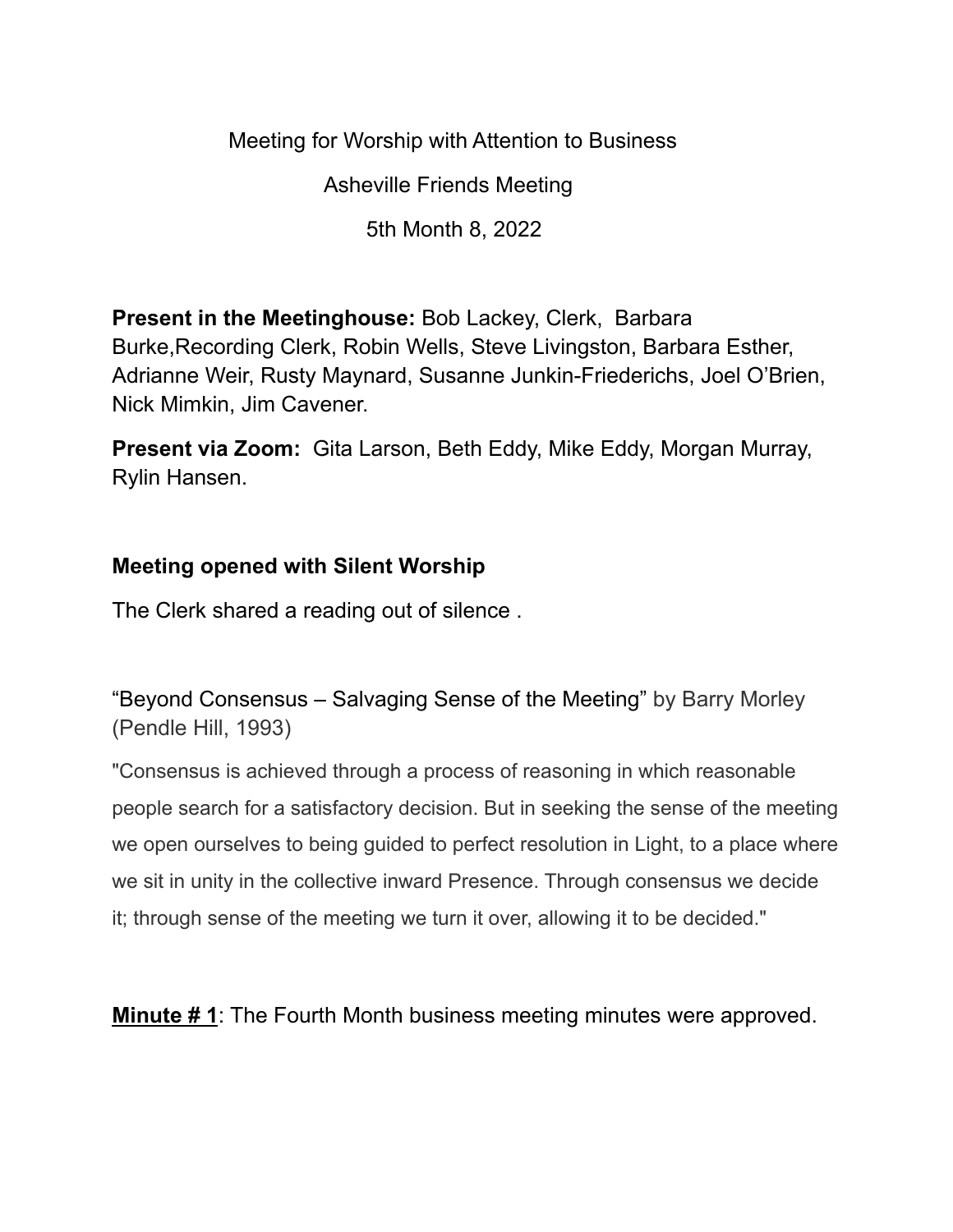**Announcements:** Bob Lackey

SAYMA yearly Meeting:

**Register at:** [https://sayma2022.eventbrite.com](https://sayma2022.eventbrite.com/) ,

## **Deadline for registration is May 20**

A special note for **Families, Young Adult Friends [YAF]** and **Friends of Color -** (from the SAYMA advance program)

**SAYMA Subsidized Tickets -** *Tickets with promotion codes receive a 100% discount at check out.*

## **Children 12 and under**

· attend SAYMA Sessions & Retreat free of charge - *register for a child's ticket package.*

## **Young Adult Friends**

· SAYMA attendance is free for Young Adult Friends [YAF] through a bequest from the Suzane and Tom Kenworthy estate. Use the promotion code **SAYMAYAF.** For more information about YAFs see the Young Adult Friend entry.

## **Friends of Color**

· SAYMA attendance is free through SAYMA as a symbol of reparative justice as we continue to work on the larger structural issues of racism in SAYMA. [Friends of Color may use the promotion code **SAYMAFOC** as they choose for the discount.]

-YMPC

*YMPC@SAYMA.org*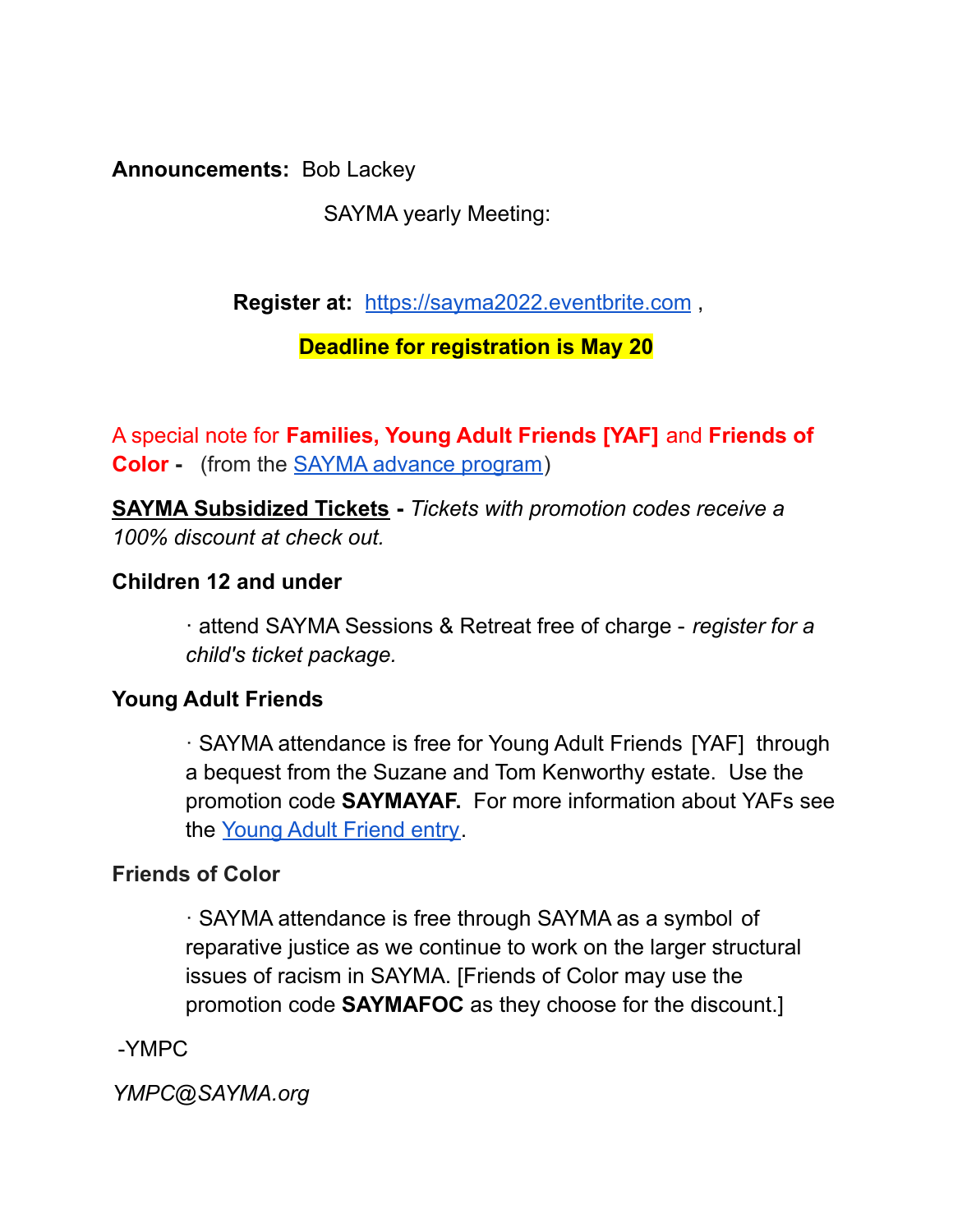## ADVANCE PROGRAM

## [https://docs.google.com/document/d/1EsN97NzGhoJ\\_tgUmEvncUlMonVv](https://docs.google.com/document/d/1EsN97NzGhoJ_tgUmEvncUlMonVvUVCKl_7Q8q-bqaOM/edit) [UVCKl\\_7Q8q-bqaOM/edit](https://docs.google.com/document/d/1EsN97NzGhoJ_tgUmEvncUlMonVvUVCKl_7Q8q-bqaOM/edit)

## **George Oldham**

Martha Huggins let us know that there will be a memorial service for George Oldham (long time member, former co-clerk of AFM) at 2:00 pm on Sunday, June 26th. The service will be held in the Village Hall at Carolina Village Retirement Community in Hendersonville and will be followed by a reception at the Edneyville Community Center. The Community Center has an outdoor covered patio so folks who are uncomfortable with indoor gatherings can be part of the celebration of George's life.

Asheville Friends Meeting will be helping with the reception. Details will be made available soon.

## **Committees:**

#### Racial Justice Committee – Steve

We are lifting up our concern for the fate of our BIPOC sisters and brothers as well as all other marginalized communities if the predicted outcome of the November election comes to pass. We want to encourage the Meeting community to get involved with local efforts to "get out the vote," especially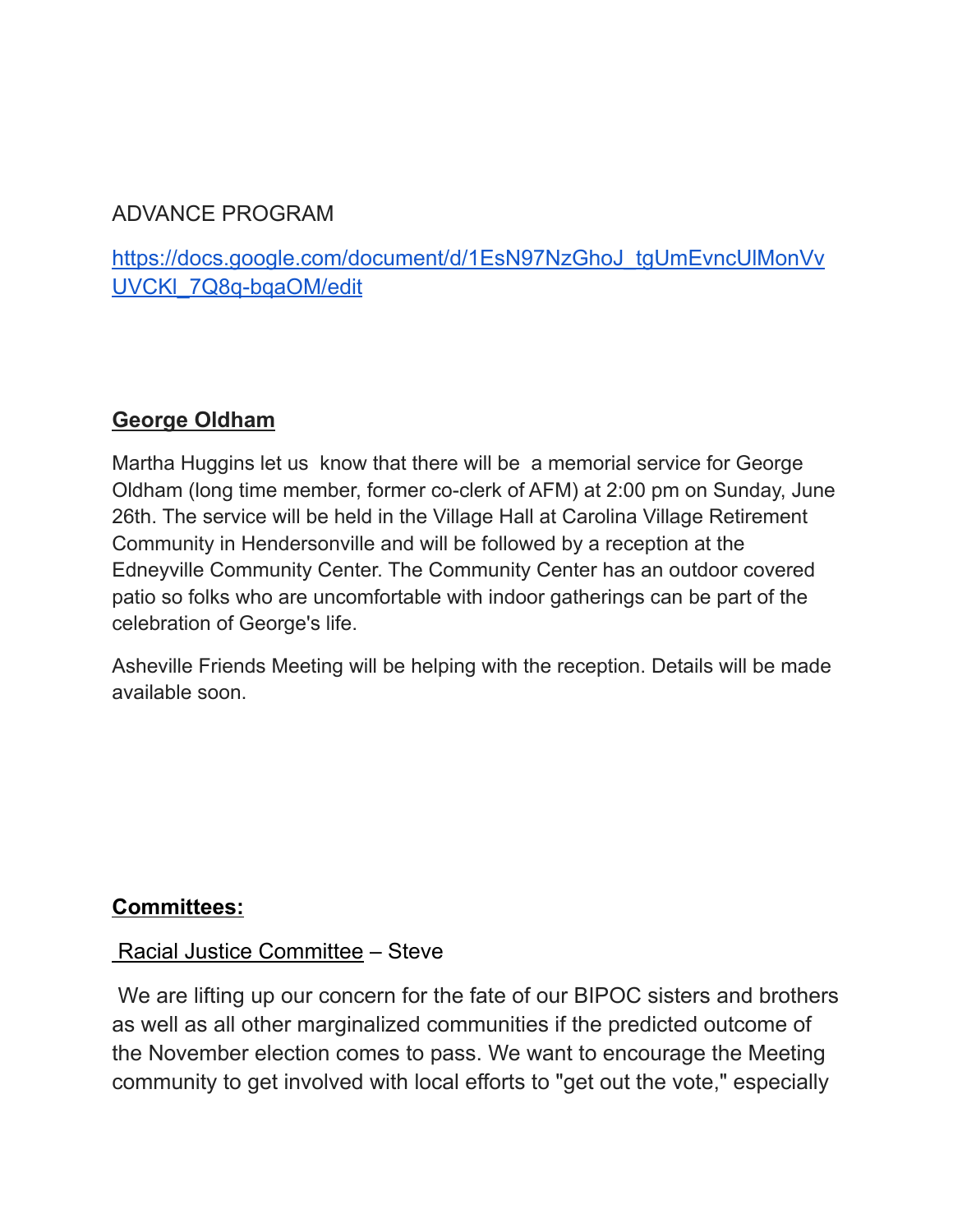to make connections with BIPOC faith communities and other BIPOC-led organizations who are already doing this work. The four active members of the RJC are already over-committed with obligations to the Monthly and Yearly Meetings as well as work with community organizations and are hopeful that others in our community will step up, or are stepping up, to do this work.

Ministry and Counsel: Bob Lackey

# Scholarships for Yearly Meeting Annual Sessions and FGC Gathering:

Registration for SAYMA due by May 20 at the latest; no late registrations will be accepted.

We currently have \$246 in the Scholarship Fund. Friends need to get requests to Bob by 5/10.

We can also ask Meeting to make funds from Alice Brown Fund (\$498) to assist with this and FGC.

House and Grounds: Sarah Jane Thomas, Jim Cavener

The treasured tree committee of Greenworks has offered to come out for the plaque to be installed on the white oak tree near the Meetinghouse. Two Friends feel that sooner is better, to avoid any presence of yellow jackets. A member will mow around the base of the tree on the Saturday before, to facilitate access to the tree.

Friends, and children, who wish to attend can be present that morning. A member suggested May 15, although we have a children's event scheduled